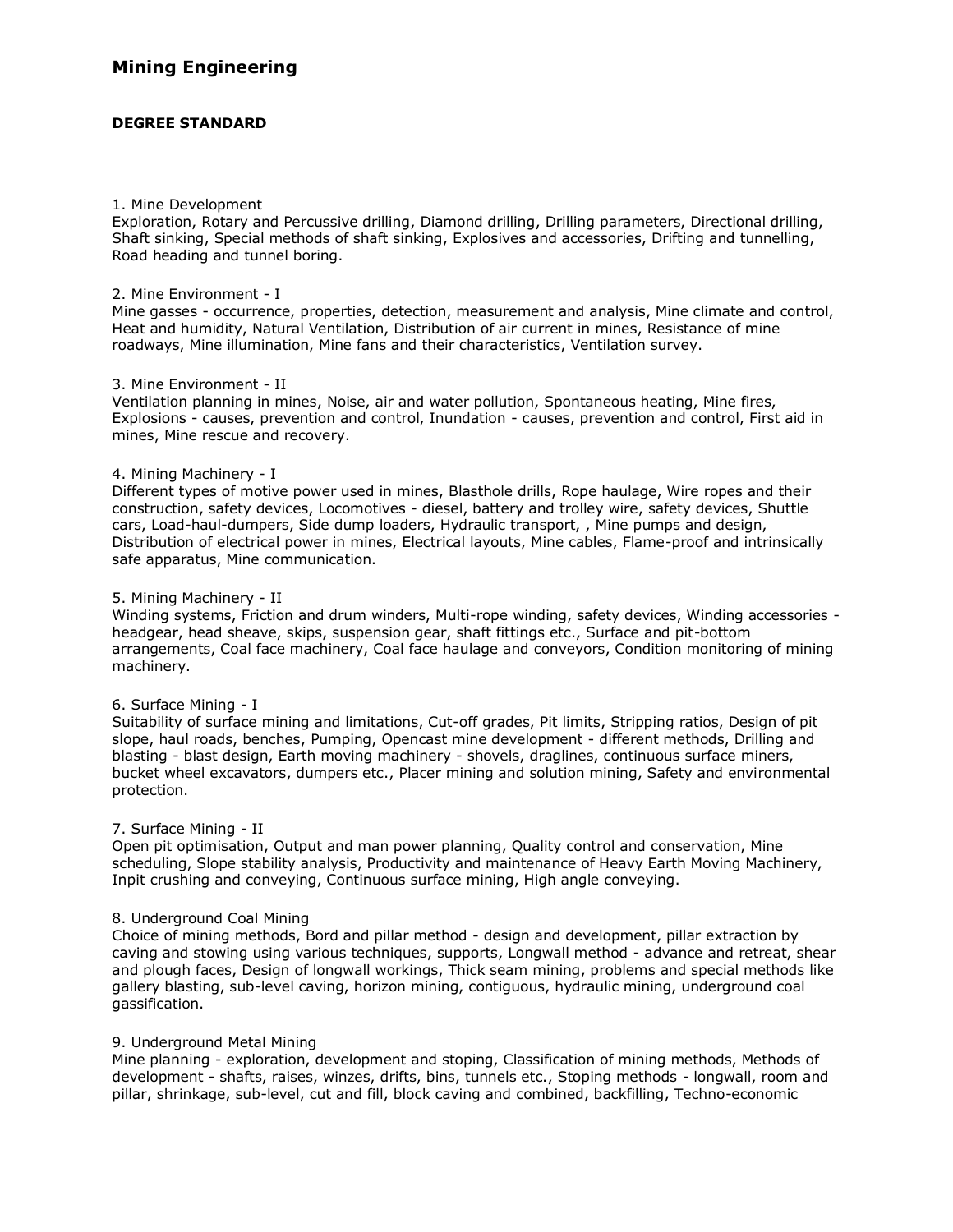# **Mining Engineering**

analysis of mining systems, Extraction of remnant pillars, shaft pillars, Mining at great depths, Application of tunnelling and boring machines.

## 10. Mine Surveying

Principles of mine surveying, Developments in instrumentation and techniques, Underground surveying methods, Triangulation and Correlation, Preparation of mine plans and sections, Numerical problems, Modern surveying techniques, Photogrammetry and remote sensing applications, EDM and GPS.

Paper - II

### 1. Rock Mechanics

Stress analysis, Application of rock mechanics in mining, Physico-mechanical properties of rocks laboratory and in situ testing, Engineering classification of rocks, Post-failure behaviour of rocks, Dynamic wave velocities and elastic constants, Time dependent properties of rocks, Theological modelling, Theories of failure of rocks, Rock mechanics instrumentation.

### 2. Ground Control

Mine supports - timber, steel, hydraulic, rock bolting, Roof examination, Design and selection of mine supports, Stowing - collection, preparation and transport of stowing material, different methods of stowing, underground and face arrangements, Design of underground workings and stress distribution, Design of pillars, Subsidence, Rock burst and bumps, Instrumentation.

### 3. Mineral Processing

Scope and objectives of mineral processing, Choice of methods, Sequence of operations, Comminution - crushing and grinding, Laboratory and industrial sizing, Different concentration techniques, Sampling and control, Special methods, Coal beneficiation - analysis of coal and grading, Generalised plant design and flow charts for important ores.

### 4. Environment and Ecology

Concept of environment and ecology, Landscape planning and analysis, Biosphere, Hydrosphere, Atmosphere, Nutrient cycling, Air, water, soil and noise pollution. Pollution standards and remedial measures, Blast vibrations in structures and equipment, Land reclamation dealing with mined out land, Tailings management and subsidence, Environmental impact assessment, Environmental management plans, Environmental audit, Environmental legislation.

### 5. Computer Applications in Mining

Microprocessors - input and output devices, Operating systems, Structured and object oriented programming, Database management systems, Programming for mine design problems, CAD in mining for opencast and underground mines, Management information systems, Digitisation and scanning, Artificial intelligence, Neural networks and virtual reality applications in mining.

### 6. Mine Management

History and development of mine management, Principles of scientific management, Functions of management, Organisation structure of a mine and a mining company, Time and work study, Balance sheet and profit and loss accounts, Manpower planning, Industrial relations, Trade union and workers participation in management, Industrial psychology, Operations research - linear programming, transportation, assignment, CPM and PERT.

### 7. Mine Economics

Role of mineral industry in national economy, National mineral policy, Conservation of minerals, Mineral policies, Royalty and taxation, Ore reserve estimation, Mine valuation, Pricing and sale of minerals, Marketing and inventory, Costing, Wages and incentives.

#### 8. Mine Legislation and Safety

General provisions of mines and mineral regulation and development act, Mineral concession rules,